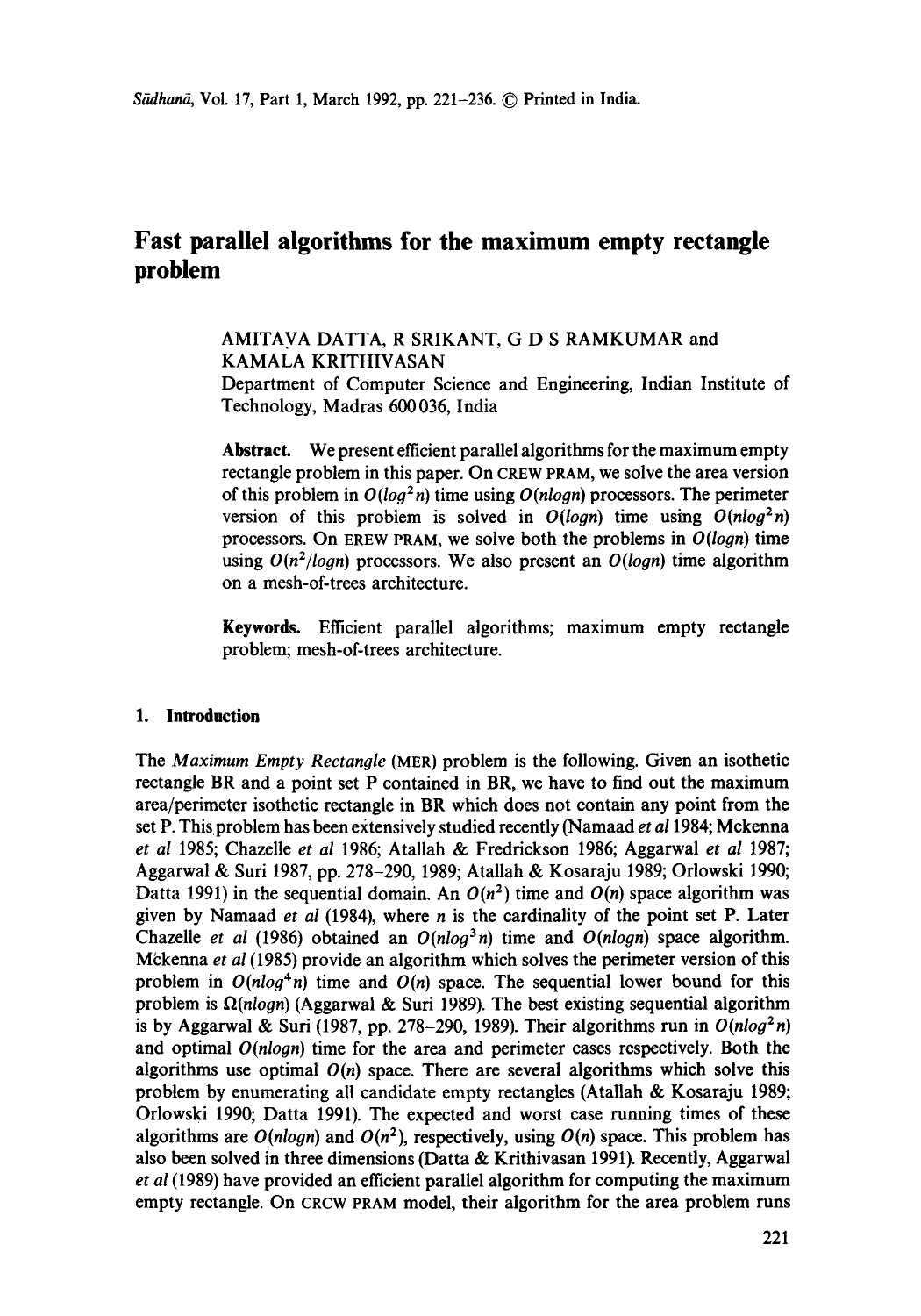in  $O(log^2 n)$  time using  $O(n \log n)$  processors. For the CREW PRAM, the algorithm takes *O(logZnloglogn)* time using *O(nlogn/loglogn)* processors. Aggarwal *et al* (1989) also present an algorithm to solve the perimeter version of the MER problem in  $O(log^2 n)$ time using  $O(n)$  processors on a CREW PRAM.

In this paper, we present parallel algorithms for solving both the perimeter and area versions of the maximum empty rectangle problem. We present a parallel algorithm to solve the maximum area empty rectangle problem in  $O(log^2 n)$  time using *O(nlogn)* processors on a CREW PRAM. This algorithm improves on the time complexity of the algorithm of Aggarwal *et al* (1989), keeping the processor-time product unchanged. We also solve the maximum perimeter empty rectangle problem in *O(logn)*  time using  $O(n \log^2 n)$  processors on a CREW PRAM. This algorithm is optimal in terms of time, but it is worse than the algorithm of Aggarwal *et al* (1989) in terms of the processor-time product. We then propose a new characterization of the MER problem and use it to solve this problem on EREW PRAM and mesh-of-trees architectures. Our algorithm on EREW PRAM runs in *O(logn)* time using *O(n2/logn)* processors. Though the processor-time product is rather high, the time achieved is optimal on this model. The algorithm for the mesh-of-trees architecture runs in optimal *O(logn)* time. Part of this work appeared previously in Datta & Krithivasan (1990, pp. 344-345). We assume some familiarity of the reader with Aggarwal & Suri (1987, pp. 278–290, 1989) and Chazelle *et al* (1986).

The remaining part of this paper is organized as follows. In  $\S$ 2, we give some definitions. Section 3 contains the CREW PRAM algorithms. In  $\S 4$ , we give the new characterization and use it to solve the MER problem on an EREW PRAM. In  $\S 5$ , we discuss the mesh-of-trees algorithm. Finally, § 6 concludes the paper.

### **2. Definitions**

An *isothetic rectangle* has its sides parallel to either the X or the Y axis. By a rectangle we always mean an isothetic rectangle. We denote the four sides of the enclosing rectangle BR by BR.left, BR.top, BR.right and BR.bottom. The cardinality of the point set P is n. We assume for ease of exposition that the points in the set P are in general position, i.e., no two points have the same  $X$  or  $Y$  coordinate. The  $X$  and  $Y$ coordinates of the point p<sub>i</sub> are denoted by  $p_i x$  and  $p_i y$  respectively. We say a point p, in P is a support for a side S of a rectangle R if S passes through  $p_i$ . Similarly, a side of BR, e.g., BR.left is the left support of a rectangle R if R.left and BR.left overlaps and R.left has length equal to or less than BR.left. A rectangle R is called a *Restricted Rectangle* (RR), if its sides are supported by either a point in P or a side of BR and R does not contain any point from the set P. It is easy to see that the maximum empty rectangle is a member of the set of restricted rectangles. It has been proved in Namaad *et al* (1984), that the number of restricted rectangles is at most  $O(n^2)$ . We use some terminology from Chazelle et al (1986). We refer to the maximum empty rectangle (MER) problem sometimes by the name of largest empty rectangle (LER) problem. Similarly, a subproblem in solving the LER problem is called the Largest Empty Corner Rectangle (LECR) problem.

The model of parallel computation PRAM stands for Parallel Random Access Machine. In this model, there are  $p$  identical processors executing same instructions in parallel on different data values. The processors can access a common shared memory. If two or more processors can read or write a memory word simultaneously,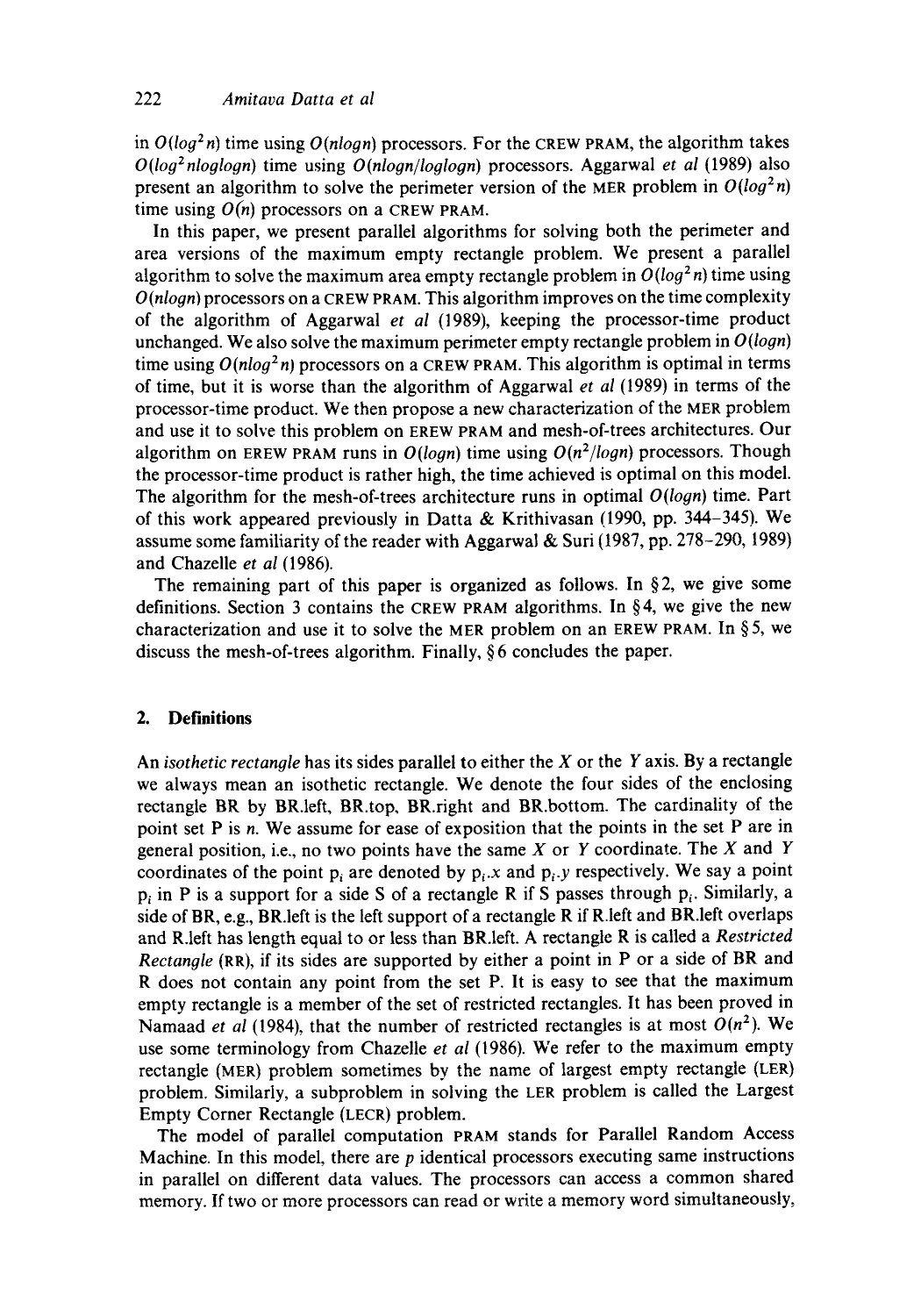the model of PRAM is called the Concurrent Read Concurrent Write (CRCW) PRAM. If only simultaneous reading is allowed, the model is called the Concurrent Read Exclusive Write (CREW) PRAM. In the weakest PRAM model, neither simultaneous read nor write is allowed. This is called the Exclusive Read Exclusive Write (EREW) PRAM. See the book by Gibbons & Rytter (1988) for more on PRAM algorithms. We use the following standard results from parallel algorithm literature.

*Lemma* 2.1. (Cole 1988) *A list of n elements can be sorted in O(logn) time on a CREW PRAM using O(n) processors.* 

*Lemma* 2.2. (Kruskal *et al 1985) Given an array of integers*  $A = \{a_1, a_2, \ldots, a_n\}$ , *all the partial sums*  $c_k = \sum_{j=1}^{K} a_j$ , *i.e., the parallel prefix, can be computed on a CREW PRAM* in  $O(logn)$  time using  $O(n/logn)$  processors.

Both sorting and parallel prefix computation can be done on an EREW PRAM within the same processor and time complexities. Moreover, the parallel prefix computation can be done for any binary associative operator such as *max, min* etc.

The *nearest smallers* problem (Berkman *et al* 1988) is defined in the following way. The input to the problem is an array  $A = \{a_1, a_2, ..., a_n\}$  of elements from a totally ordered domain. For each  $a_i$ ,  $1 < i < n$ , find the nearest element to its left and the nearest element to its right, that are less than  $a_i$ , if such elements exist. In other words, for each  $1 < i < n$ , find the maximal  $1 < i < i$  and the minimal  $i < k < n$  such that  $a_i < a_i$  and  $a_k < a_i$ .

*Lemma* 2.3. (Berkman *et al* 1988) *The nearest smallers problem can be soloed on a CReW PRAM in O(logn) time using O(n/logn) processors.* 

#### **3. The CREW PRAM algorithms**

#### *3.1 Background to the algorithm*

In this subsection, we develop some ideas which will be useful for the exposition of our algorithms for both the area and perimeter cases of the maximum empty rectangle problem.

Our algorithm is based on the divide-and-conquer strategy used by Chazelle *et al*  (1986) for solving the MER problem in the sequential domain. The restricted rectangles whose two opposite sides are supported by the sides of the bounding rectangle BR can be found easily. We consider the case when the left and right sides of an RR are supported by BR.left and BR.right respectively. Notice that the top and bottom sides of such a rectangle should be supported by two consecutive points in the Y sorted order. The points in the set P can be sorted in the Y order in  $O(logn)$  time using  $O(n)$ processors on a CREW PRAM (Cole 1988). After this the area/perimeter of the RR can be found in *O(logn)* time by *O(n/logn)* processors by grouping them in *O(n/logn)*  groups and doing the computation sequentially within a group. The time and processor requirement is well within the overall complexity of our algorithm. The other type of RR whose top and bottom supports are BR.top and BR.bottom, respectively, can also be found in a similar way. From now on we will not consider these RR in our discussion.

Let  $v_t$ , be a vertical line that splits the points in the set P into two roughly equal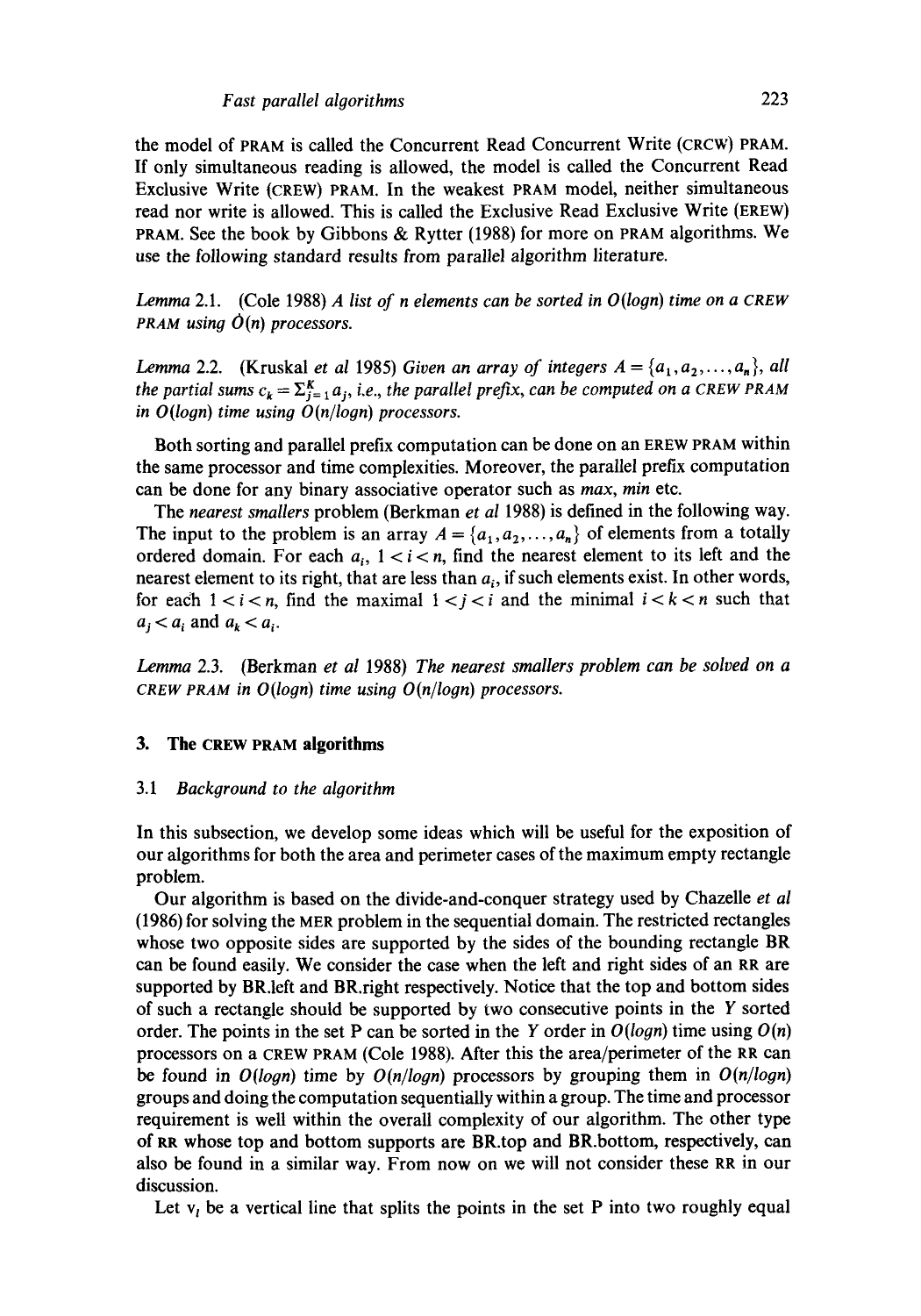

Figure 1. Some definitions related  $BR$  to the algorithm.

halves, namely  $CL = \{LC_1, \ldots, LC_s\}$  and  $CR = \{RC_1, \ldots, RC_t\}$ . Let the supports of the top, bottom, left and right edges of a restricted rectangle R be top\_sup $(R)$ , bottom\_sup(R), left\_sup(R) and right\_sup(R) respectively. In the divide-and-conquer approach in Chazelle *et al* (1986), the problem is solved separately in the two sets CL and CR. The restricted rectangles whose supports lie completely within one of the sets are found in this recursive step. Then the two solutions are merged to find the maximum empty rectangle which has supports from both CL and CR. We also follow a similar approach for our parallel algorithm. In the merge step, we consider three different types of rectangles, (a) with three supports from CL and one support from CR, (b) with two supports from CL and two from CR and (c) with one support from CL and three supports from CR. Since types (a) and (c) are symmetrical, we consider only type (a). Hence, in the merge step of the divide-and-conquer algorithm, we have to find the largest of all the candidate rectangles of types (a) and (b).

Let *bottom*( $LC_i$ ) be the point in CL with the highest Y coordinate which is to the right of and below the point  $LC_i$ . Similarly, let  $top(LC_i)$  be the point in CL with the lowest Y coordinate which is to the right of and above the point  $LC_i$ . Also, let *right*( $LC_i$ ) be the point in CR which has the lowest X coordinate such that bottom  $(LC_i)$ .y < right $(LC_i)$ .y < top $(LC_i)$ .y. In figure 1, for a point  $LC_i$ , the points bottom  $(LC_i)$ , top $(LC_i)$  and right $(LC_i)$  are illustrated.

3.1a *Type (a) rectangles:* First we consider a rectangle R of type (a). Clearly, the three supports of R that are from CL are the left, top and bottom supports. Let the left support be  $LC_i$ . Since the rectangle R is empty, top\_sup(R) is the point from CL with the least Y coordinate which is above and to the right of  $LC_i$ . In other words, top\_sup(R) is top(LC<sub>i</sub>). Similarly, bottom\_sup(R) is bottom(LC<sub>i</sub>). The emptiness of R implies that right\_sup(R) is the leftmost point from CR whose Y coordinate lies between those of top(LC<sub>i</sub>) and bottom(LC<sub>i</sub>). Consequently, right\_sup(R) is the same as right( $LC_i$ ). Hence, for each point  $LC_i$ , there is exactly one type (a) rectangle with  $LC_i$  as the left support. The other three supports are immediately fixed. So, there are at most  $O(n)$  type (a) rectangles, of which the maximum area/perimeter rectangle has to be found.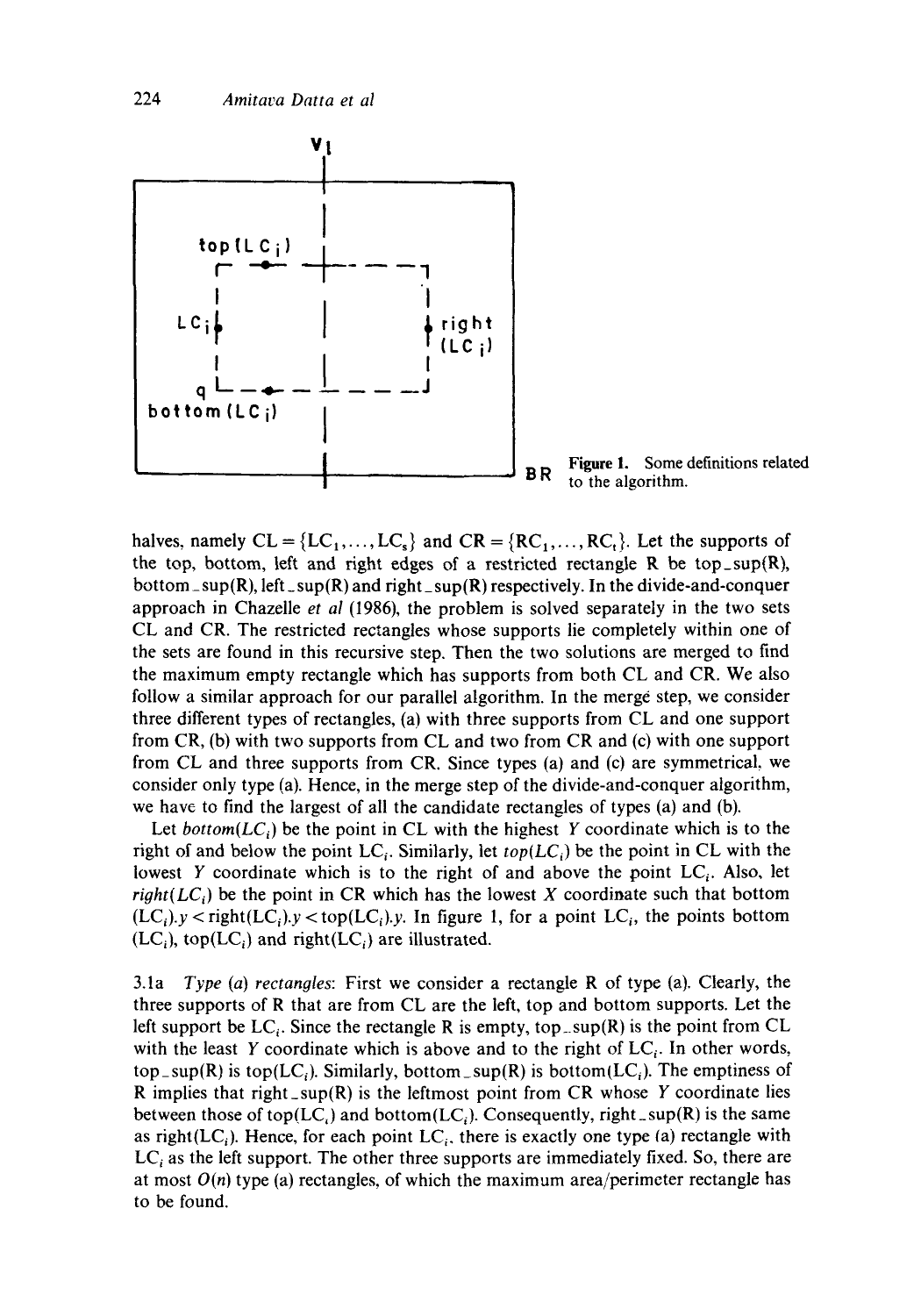3.1b *Type (b) rectangles:* A rectangle of type (b) can have either the left and top supports or the left and bottom supports from CL. Wihtout loss of generality, we consider only those type (b) rectangles with the left and bottom supports from CL (the other case being similar). From now on, we use the term type (b) rectangle to refer only to rectangles with the left and bottom supports from CL. If the left support of a type (b) rectangle R is  $LC_i$ , the emptiness of R implies that the bottom support of R will be bottom $(LC_i)$ . Unlike type (a) rectangles, however, the number of type (b) rectangles is not restricted to  $O(n)$ , since the top and right supports are not immediately fixed by the left and bottom supports.

First we transform the problem of finding the largest empty type (b) rectangle to that of finding the largest empty type (b) corner rectangle. A *corner rectangle* is a rectangle such that any two of its opposite corners coincide with points from a given set of points. Given a rectangle BR and a set of points  $P_1$  inside it, the largest empty corner rectangle is therefore the maximum area/perimeter empty corner rectangle with respect to the set of points  $P_1$ . The transformation can be done in the following way. Consider a set of points CL' obtained as follows. Include all elements of CL in CL'. In addition, for every point  $LC_i$  in the set CL, include in CL' the point  $(LC_i.x, bottom(LC_i)y)$ , shown as the point q in figure 1. Similarly, we can obtain a new set of points CR' from CR. Let the elements of CL' be  $LC_1$ ',  $LC_2$ ',...,  $LC_r$ ' and those of CR' be  $RC_1$ ',  $RC_2$ ',...,  $RC_s$ ' in order of increasing X coordinate. A corner rectangle whose bottom-left corner is from CL' and top-right comer is from CR' is called a type (b) corner rectangle. Chazelle *et al* (1986) reduced the problem of finding the largest type (b) rectangle to that of obtaining the largest type (b) corner rectangle over the two sets CL' and CR'. We again use divide-and-conquer to find the largest type (b) corner rectangle. We divide the sets CL' and CR' into two subsets  $CL_1$ ',  $CL_2$ ' and  $CR_1$ ,  $CR_2$ ' respectively (where  $CL_1$ ' lies above  $CL_2$ ' and  $CR_1$ ' lies above  $CR_2$ ') using a horizontal line h<sub>1</sub> such that  $|CL_1'| + |CR_1'|$  is approximately equal to  $|CL_2'| + |CR_2'|$ . A corner rectangle with one corner from  $CL_2'$  and the other corner from CR<sub>1</sub>' is called a *special corner rectangle*. To compute the largest special corner rectangle, we use the arguments given in Chazelle *et al* (1986) and discard a point of CR<sub>1</sub>' (respectively CL<sub>2</sub>') that *dominates* (is dominated by respectively) some other point in this set. Similarly, for CL<sub>1</sub>' (respectively CR<sub>2</sub>') we discard a point  $p_i$  if there exists  $p_j$  from CL<sub>1</sub>' (CR<sub>2</sub>' respectively) such that  $p_i.x < p_j.x$  and  $p_i.y > p_j.y$  (respectively  $p_i.x > p_j.x$  and  $p_i.y < p_j.y$ ). Let  $CL''_2 = \{q_1, q_2, ..., q_v\}$  and  $CR''_1 = \{m_1, m_2, ..., m_u\}$ denote the sets after they have been trimmed such that  $q_i$ 's and  $m_i$ 's are in increasing order of X coordinates (which implies that they are in decreasing order of Y coordinates). To find the largest empty special corner rectangle, for each point  $q_i$  in  $CL''_2$ , we need to determine the set of points of  $CR''_1$  that can be paired with it to form empty rectangles. Clearly, this is a contiguous set of  $m_j$ 's and there exist indices  $l(i)$  and  $r(i)$  such that the set  ${m_{l(i)}, m_{l(i)+1}, \ldots, m_{r(i)}}$  contains exactly the points of  $CR''_1$  that can be paired with  $q_i$  to form an empty corner rectangle.

#### 3.2 *The algorithm*

The divide-and-conquer strategy for the largest empty rectangle problem can be naturally parallelised. The parallel algorithm executes in two stages. In the first stage, all the subproblems for all the recursive steps are produced, ready to be solved. These subproblems originate at each step of the recursive division. Once all the subproblems are generated, all of them are solved in parallel. We first formalize the concept of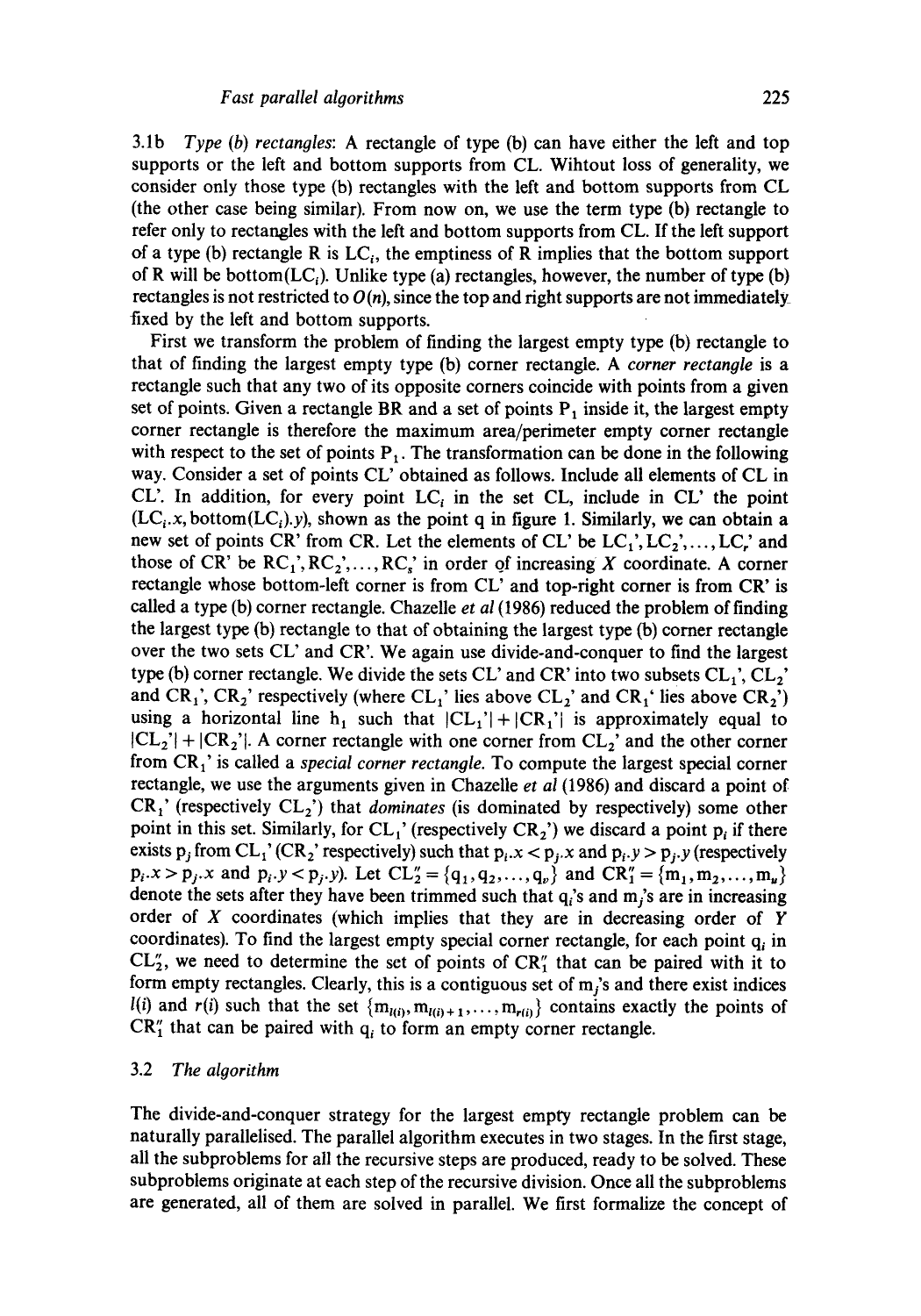generating a subproblem, i.e., specify the input which should be provided for each subproblem.

We explain the input sequence with respect to the first stage of recursion, i.e., when the point set P is divided into two parts by the vertical line  $v_1$ . The largest empty rectangle (LER) problem is specified by giving a list of points of P sorted by the  $X$ coordinate. The largest empty type (b) rectangle (LETCR) problem is specified by giving the lists of points of CL and CR sorted by the Y coordinate. The largest empty special corner rectangle (LESCR) problem is specified by giving the lists of points of  $CL_1$ ,  $CL_2$ ,  $CR_1$ ' and  $CR_2$ ' each sorted by the Y coordinate. The inputs in the successive recursive stages are defined in a similar way. The subproblems are generated in the following way. First, we sort the points of P (in the subsequent stages of recursion, this set also gets divided into *n/2, n/4..,* number of points) by increasing X coordinate. Now, we can easily generate all the LER problems in  $O(logn)$  time using  $O(n)$  processors. This is done in the following way. First we sort the points according to X coordinate in  $O(logn)$  time using  $O(n)$  processors (Cole 1988). Since the recursion has *O(logn)* stages, the point set has to be divided into smaller point sets to provide for the input of each recursive stage. The boundaries for these smaller sets can be found by a single processor in  $O(logn)$  time by a binary search. Each point in the set P can be the input of at most *O(Iogn)* LER subproblems. We assign processor  $Pr_i$  for the point  $p_i$ . Pr<sub>i</sub> creates a separate copy of p<sub>i</sub> for each subproblem in which  $p_i$  participates. Clearly, each processor  $Pr_i$  takes  $O(log n)$  time. So, the overall time and processor complexities for generating all LER subproblems is *O(logn)* time and  $O(n)$  processors. From now on, for each LER subproblem, we denote the input set by the generic name P. By the size of a subproblem, we mean the number of points involved in it.

Now, for each LER subproblem, we need to solve the corresponding LETCR and LESCR subproblems in order to find the largest empty type (b) rectangle. For each LER subproblem, we assign m processors. In *O(logn)* time, for all the LER subproblems, the corresponding set  $P$  is sorted by the  $Y$  coordinate. For each LER subproblem of size m we can now generate all the LETCR subproblems using m processors in *O(logm)*  time. Again, for each LETCR subproblem of size  $k$ , we assign  $k$  processors. For each such LETCR subproblem, we can now easily generate all the LESCR subproblems in *O(logk)* time using k processors. The details of the complexity of generation of these subproblems will be given later. Finally, in *O(logn)* time we find the overall maximum rectangle among the maximum rectangles found in parallel for each subproblem. Later on in this paper, we discuss in detail the processor and time complexities resulting from these steps. We first provide a method to find the largest type (a) rectangle for a subproblem of the LER problem. This method is common to both the area and perimeter cases and uses *O(n)* processors and *O(logn)* time.

3.2a *Finding the largest type (a) restricted rectangle:* First we show how to obtain top( $LC_i$ ), bottom( $LC_i$ ) and right( $LC_i$ ). We assume that the sets of points CL and CR form the input. We sort the points of CL by increasing the Y coordinate using  $O(n)$  processors and  $O(logn)$  time (Cole 1988). Consider a point  $p_i$  in the sorted array. It is easy to see that top(p<sub>i</sub>) is the first point in the array after p<sub>i</sub> with an X coordinate greater than that of  $p_i$ . The problem of finding top $(p_i)$  is analogous to the nearest smallers problem as defined in § 2. This problem has been solved by Berkman *et al*  (1988) taking *O(logn)* time using *O(n/logn)* processors on a CREW PRAM. In the problem of finding top( $p_i$ ), the condition 'less than  $p_i$ ' is replaced by the condition 'greater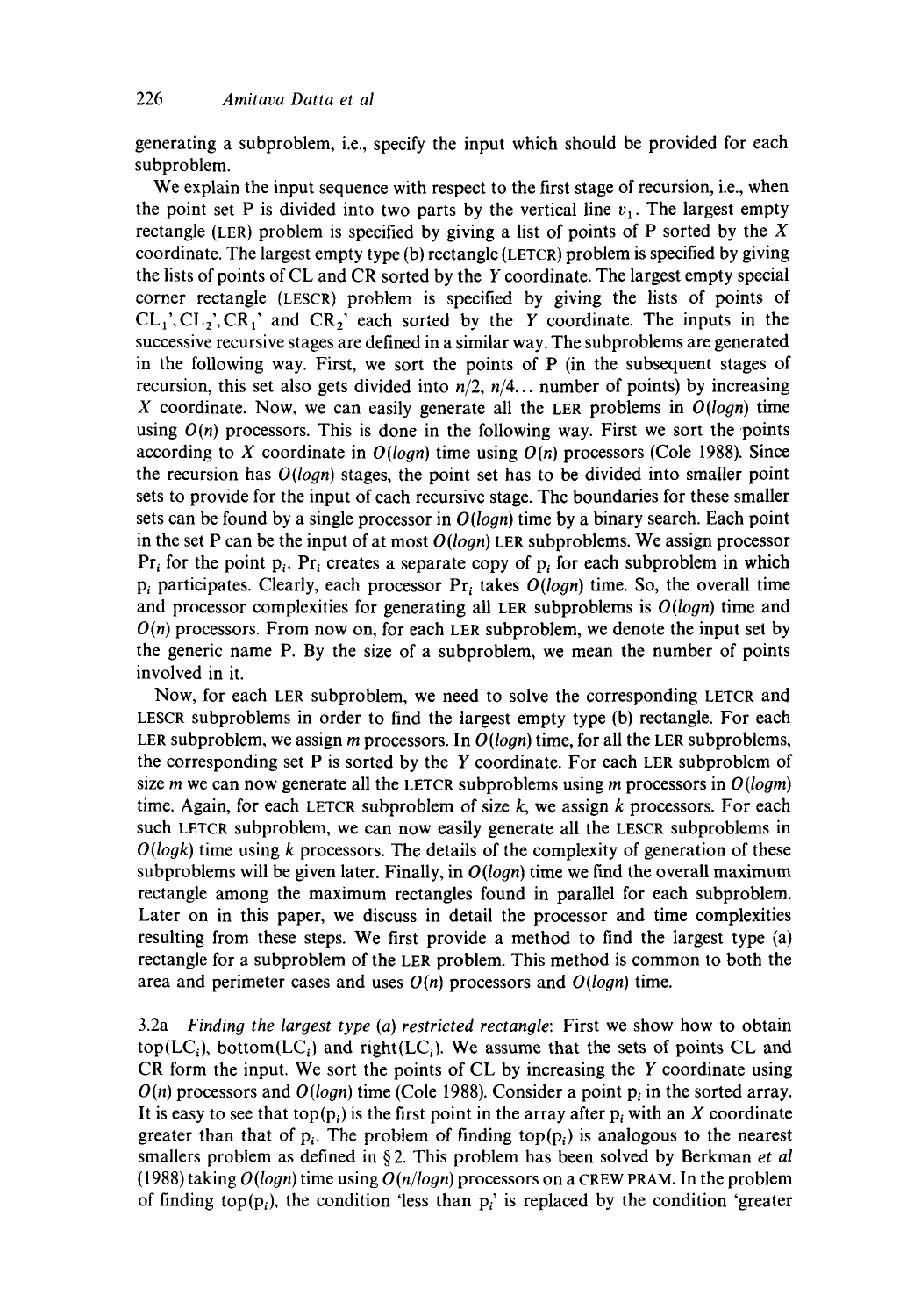than  $p_i'$ . This change can be accommodated by a minor modification in the nearest smallers algorithm. By a similar method, we obtain bottom( $LC<sub>i</sub>$ ) for each point  $LC<sub>i</sub>$ . Now, to find right( $LC<sub>i</sub>$ ), a processor is assigned to each point  $LC<sub>i</sub>$ . The processor assigned to  $LC_i$  has to find the leftmost point in CR whose Y coordinate is in the range top( $LC<sub>i</sub>$ ) to bottom( $LC<sub>i</sub>$ ). We build a binary search tree containing points from CR with the key as the Y coordinate. This tree can be built starting from the leaves upwards, in *O(logn)* time using *O(n)* processors. This is done in the fashion of the parallel merge sort algorithm of Cole (1988). At each interior node of the binary search tree, we store the point in the subtree which has the least  $X$  coordinate. Once the tree is built, the processor assigned to  $LC_i$  can perform binary search to find the leftmost point in the range top( $LC_i$ ) to bottom( $LC_i$ ). The leftmost point so obtained is the required right(LC<sub>i</sub>). Having found top(LC<sub>i</sub>), bottom(LC<sub>i</sub>) and right(LC<sub>i</sub>) for each  $LC_i$ , we now proceed to find the maximum area/perimeter type (a) rectangle as follows. For each point LC<sub>i</sub>, there is exactly one rectangle  $R_i$  with left support LC<sub>i</sub>. We already know the other three supports by the method described above. So in  $O(1)$  time we can find the area/perimeter of the rectangle  $R_i$ . Hence, in  $O(logn)$  time using  $O(n)$  processors, we can find the maximum area/perimeter type (a) rectangle.

3.2b *Finding the largest type (b) rectangle:* We consider the method of finding the type (b) rectangle for a subproblem of the LER problem. First we show how to find the sets of points  $CL''_2 = \{q_1, q_2, ..., q_v\}$  and  $CR''_1 = \{m_1, m_2, ..., m_u\}$  from  $CL_2$ ' and  $CR<sub>1</sub>'$  respectively. Consider an array containing the Y coordinates of the points in  $CL_2$ <sup>'</sup>. A point  $LC_i$ ' belongs to  $CL_2''$  if there is no point to its right with a larger Y coordinate. Hence we obtain the set of points  $CL_2 = \{q_1, q_2, ..., q_v\}$  by solving the nearest smallers problem for this array. Similarly, we obtain the set of points  $CR''_1 = \{m_1, m_2, \ldots, m_u\}$ . Similarly, the other two sets  $CL''_1$  and  $CR''_2$  can also be found. For every point  $q_i$ , we now find the corresponding  $l(i)$  ( $r(i)$  is found using a similar method). Suppose,  $L_1$  is an imaginary vertical line through  $q_i$  and the first point in the set CL<sup>"</sup> to the right of L<sub>1</sub> is r<sub>i</sub> (i.e., r<sub>i</sub> is the first point having greater X coordinate than  $L_1$ ). Now, consider a horizontal line  $L_2$  through  $r_i$ . Let  $s_i$  be a point in CR" such that it is the first point below  $L_2$ . It is easy to see that  $s_i$  is the point *l(i)*. For each point  $q_i$  in CL<sup>"</sup>, we can find the corresponding point  $r_i$  by a binary search in the set  $CL''_1$ . This is possible because the points in the set  $CL''_1$  are already sorted according to both  $X$  and  $Y$  coordinates. This computation can be done by assigning one processor for each point. The overall complexity is  $O(n)$ processors and  $O(logn)$  time. The point  $s_i$ , i.e.,  $l(i)$  can also be found in a similar way. The point  $r(i)$  is found by binary searches in  $CR_2^{\prime\prime}$  and  $CR_1^{\prime\prime}$ .

For every point q<sub>i</sub>, we now have to find the point in the range  $m_{i(i)}, ..., m_{r(i)}$  with which it should be paired to give the maximum area/perimeter empty rectangles. Since the methods are different for the area and perimeter cases we present each method separately.

3.2c *Algorithm for the area problem: Lemma* 3.1. (Mckenna *et al* 1985) Let  $q_i, q_j$ *belong to*  $CL''_2$  *with i < j and let*  $m_k$ *,*  $m_l$  *belong to*  $CR''_1$  *with k < l. Furthermore, assume that*  $q_i$  *and*  $q_j$  *can be individually paired with both*  $m_k$  *and*  $m_l$  *to form empty corner rectangles. Then, the sum of the areas of the rectangles formed by the corner pairs*   $(q_i, m_i)$  and  $(q_i, m_k)$  is no more than the sum of the areas of the rectangles formed by *the corner pairs*  $(q_i, m_k)$  *and*  $(q_j, m_l)$ *.*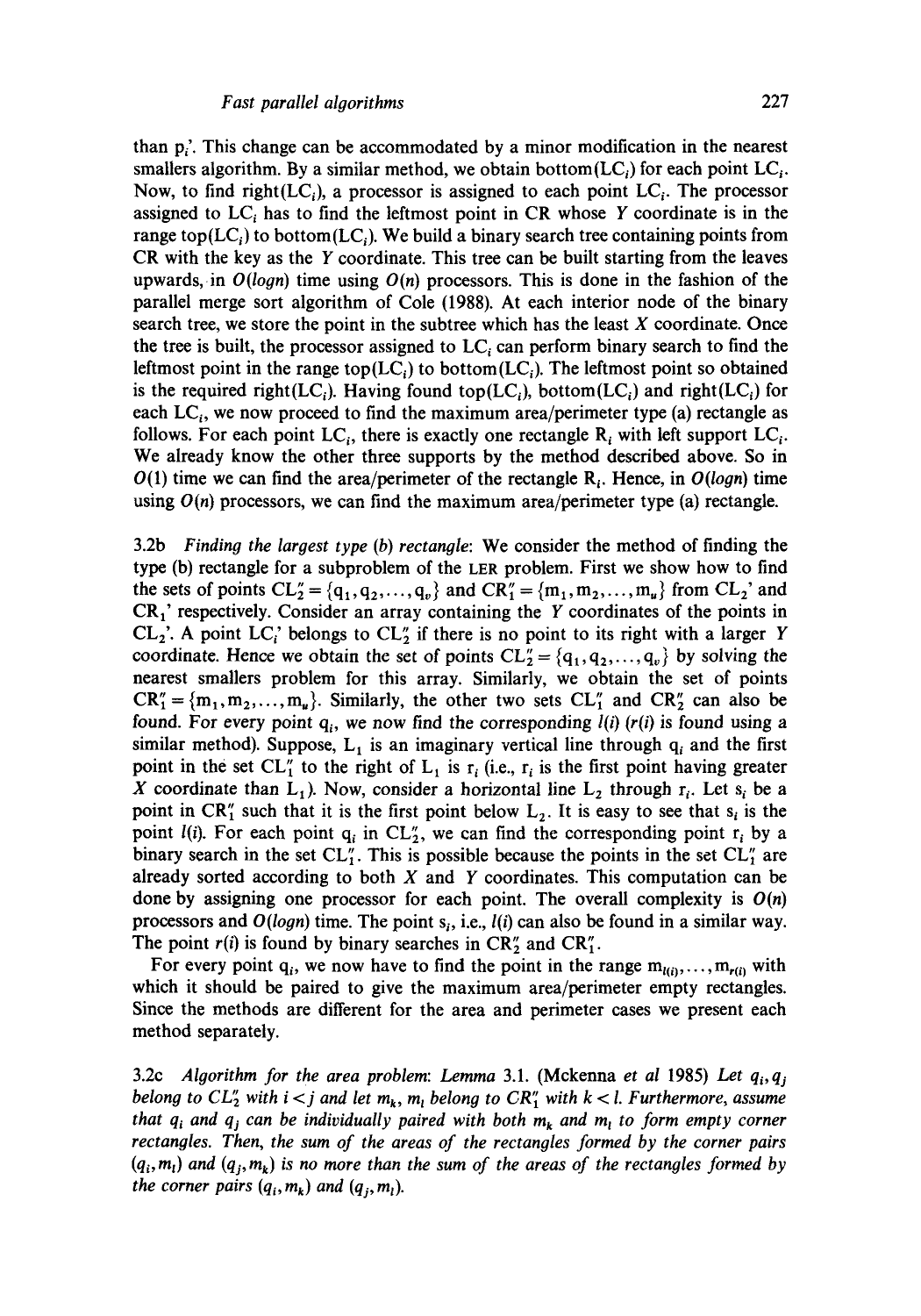DEFINITION 3.2 (Aggarwal *et al* 1987)

Let M denote any  $p \times q$  matrix containing real entries. Let  $j(i)$  be the smallest column index *j* such that  $M(i, j)$  equals the maximum value in the *i*th row of M. Aggarwal *et al (1987)* call M monotone if, for  $1 \le i_1 \le i_2 \le v$ , we always have  $j(i_1) \le j(i_2)$ . Furthermore, they call M totally monotone if every  $2 \times 2$  submatrix of M is monotone. The row-maximum problem for a matrix requires the determination of the maximum value (or the leftmost maximum value if there are several maxima in a row) in every row of the matrix.

Consider a  $v \times u$  matrix A that contains in location  $A(i, j)$  the area of the rectangle formed by  $q_i$  as the lower-left corner and m<sub>i</sub> as the upper-right corner when these points form an empty corner rectangle; otherwise,  $-\infty$  is stored in  $A(i,j)$ . Now,  $u + v \le n$ , and for  $i \le k$ , since  $l(i) \ge l(k)$  and  $r(i) \ge r(k)$ , A contains at most two sets of entries that are  $-\infty$ . The periphery of each set forms a staircase inside A and the two sets of entries lie in the top-left and bottom-right corners of A (figure 2). From lemma 3.1, if none of the entries of a  $2 \times 2$  minor of A is  $-\infty$ , then this minor is monotone. Consequently, we call such a matrix a *monotone double-staircase matrix,*  or simply an *rods-matrix.* We note that the largest area empty corner rectangle problem can be computed by solving the row maximum problem for A. A matrix of real entries is called a *single staircase matrix* if it contains one set of entries those are  $-\infty$  and if the periphery of this set forms a staircase either in the top-left or bottom-right corner. A single staircase matrix is called *monotone single staircase matrix,* or simply an *mss matrix*, if its every  $2 \times 2$  minor that does not contain any  $-\infty$ , is monotone.

#### DEFINITION 3.3

For any row *i* in a  $v \times u$  mds matrix A, let next (i) be the last row *j* such that  $r(j) \geq l(i)$ . Then the list x is defined as follows:  $x_1 = 1$ ,  $x_i = \text{next}(x_{i-1})$ ,  $i > 1$ .

*Lemma* 3.4. *In the matrix A, consider the intervals*  $l(x_1), \ldots, r(x_j)$ ;  $l(x_2), \ldots, l(x_j) - 1$ ;  $l(x_3),..., l(x_2) - 1$ , *etc.* Then the non-zero part of any row never spans more than two *intervals.* 



**Figure 2.**  Two types of monotone matrices.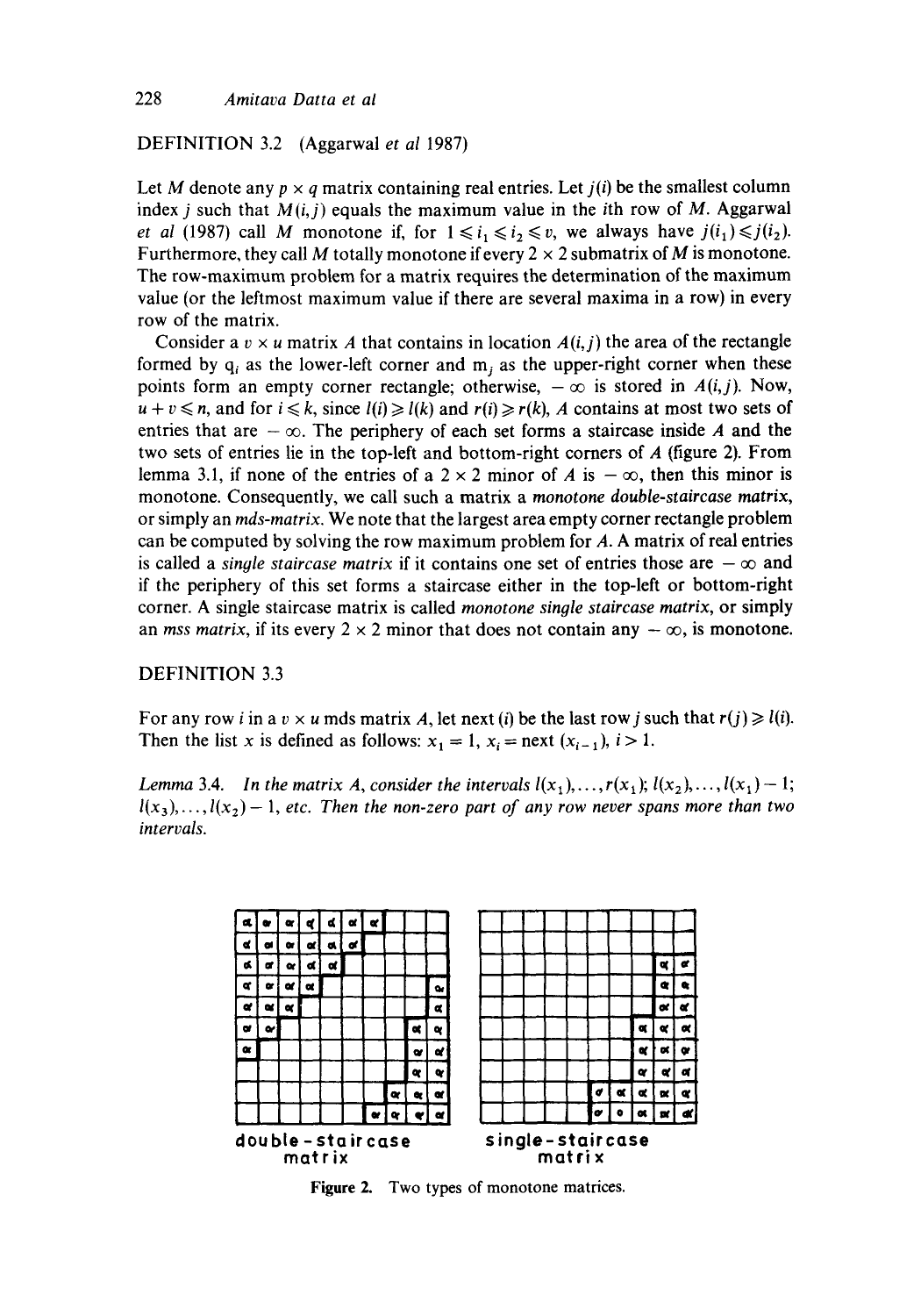



*Proof.* Let there be a row *j* such that the non-zero part of row *j* spans three intervals. Let the two nearest rows in the list x above and below j be  $x_k$  and  $x_{k+1}$  (where  $x_{k+1}$ may be *j*). Consider the intervals  $l(x_k), \ldots, l(x_{k-1})-1$  and  $l(x_{k+1}), \ldots, l(x_k)-1$ . Now,  $l(j) \ge l(x_{k+1})$ . Since  $r(x_k-1) < l(x_{k-1})$  and  $x_k-1 \le j$ ,  $r(j) < l(x_{k-1})$ . Hence, the relevant entries of row j fall within the two intervals mentioned above.

*Lemma* 3.5. *By using O(logn) time and O(n) processors, any v x u mds matrix A can be partitioned into at most 2n mss matrices, such that the non-zero entries of any row are in at most two mss matrices (see figure* 3).

*Proof.* The function next (i) can be found in  $O(logn)$  time using  $O(n/logn)$  processors by converting it into a nearest smallers problem (Berkman *et al* 1988). The intervals defined in the previous lemma can be found in *O(loyn)* time using *O(n)* processors by using list compression techniques. The rest of the proof is similar to the proof of lemma  $2 \cdot 3$  in Aggarwal & Suri (1989).

*Lemma* 3.6. *The maximum problem for a*  $v \times u$  *mss matrix A" can be solved in O(logvlogu) time using O(u/logu) processors.* 

*Proof.* It can easily be shown that an mss matrix is monotone. Now, we find the maximum of the middle row in *O(logu)* time using *O(u/logu)* processors. Let the position of the maximum be  $j(v/2)$ . We now know that the maximum for any row between 1 and  $v/w$  must lie between 1 and  $j(v/2)$  and that the maximum for any row between  $v/2$  and v must lie between  $j(v/2)$  and u. Hence we can use  $j(v/2)/\log u$  processors for the minor  $A''(1...(v/2) - 1, 1...j(v/2))$  and  $(u - j(v/2))/\log u$  processors for the minor  $A''((v/2) + 1...v, j(v/2)...u)$ . We end up with the recurrence equations

$$
P(u, v) = P(u, v/2) + (u/logu),
$$
  

$$
T(u, v) = T(u, v/2) + (logu),
$$

where  $P(u, v)$  and  $T(u, v)$  are the processor and time complexities respectively. The solutions of these two recurrences give the result stated in the lemma.

**Theorem 3.7.** *The maximum problem for a*  $v \times u$  *mds matrix A can be solved in O(logulogv) time using O(v/logv) processors.*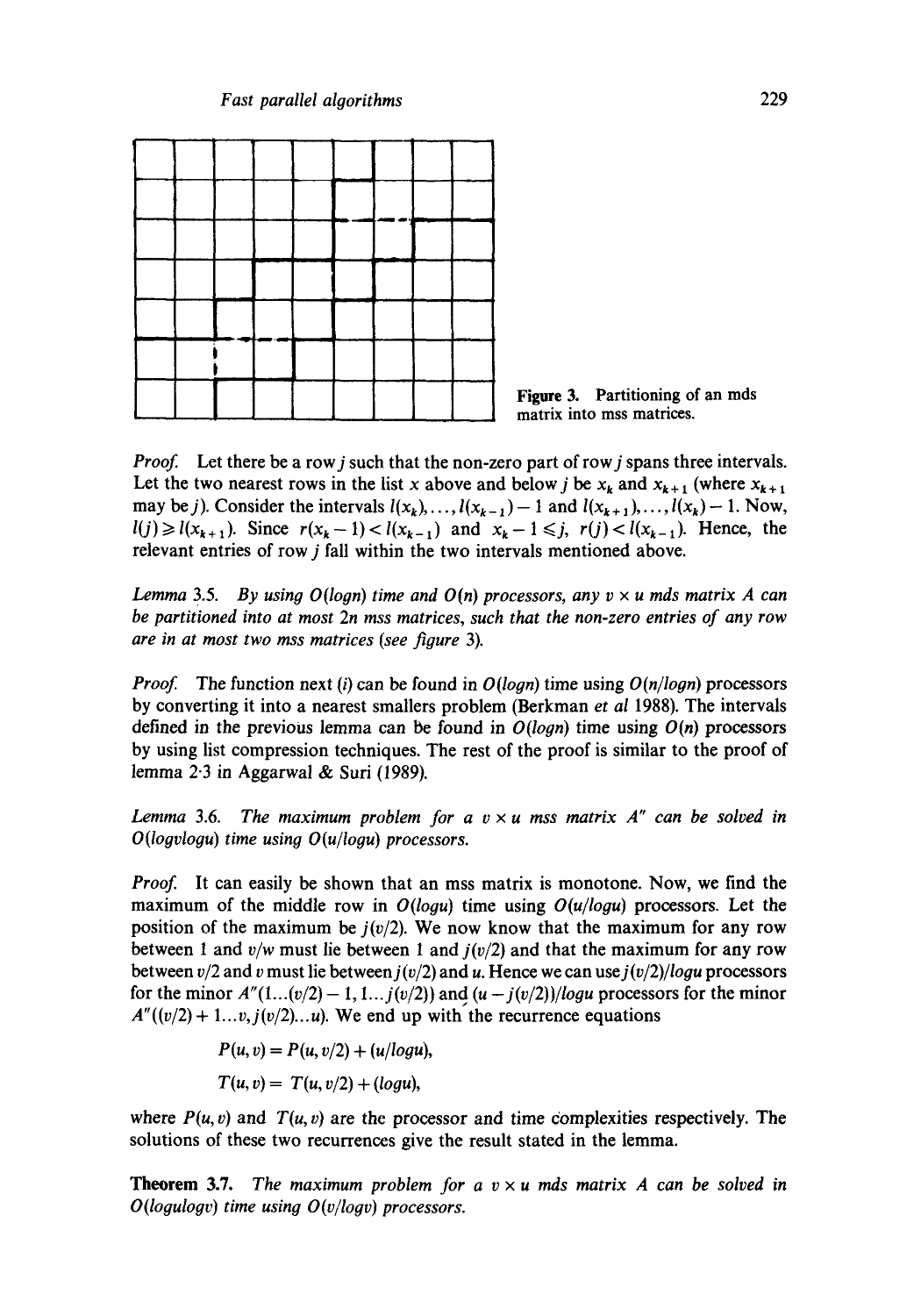# 230 *Amitava Datta et al*

*Proof.* The proof follows directly from the previous lemmas.

3.2d *Algorithm for the perimeter problem:* Consider a matrix A' whose (i,j)th entry is  $-\infty$  if and only if the (i, j)th entry of the matrix A, defined in the previous section, is  $-\infty$ . Otherwise, *A'(i,j)* contains the perimeter of the rectangle with its bottom-left corner as  $q_i$  and top-right corner as  $m_i$ . Clearly, the maximum entry in A' corresponds to the pair of points that form the largest perimeter empty rectangle. Also, the perimeter of the rectangle formed by q<sub>i</sub> and m<sub>i</sub> equals  $2(y_i + x_i) - 2(y_i + x_i)$  and  $(y_i + x_i)$  is a constant throughout the *i*th row of  $\vec{A}$ . Hence, if we split the matrix column-wise such that the finite part of each row is split into at most two parts (figure 3), we could do a parallel prefix computation to obtain partial maxima in each section and then find the maximum in each row in constant time.

**Theorem 3.8.** *The row-maximum problem for the matrix A' can be solved in O(logn) time usin9 0(n) processors.* 

*Proof.* From lemma 3.5 it follows that the required intervals can be found in  $O(log n)$ time using  $O(n)$  processors. The partial maxima in each interval can then be found by doing a parallel prefix computation in *O(loon)* time using *O(n/loon)* processors. Once the partial maxima in each interval is available, the maximum of any one row can be found in constant time and the row-maximum problem for the matrix can be solved in *O(Iogn)* time using *O(nlogn)* processors. The overall complexity is *O(logn)*  time using *O(n)* processors.

# 3.3 *Complexities of the algorithms*

As described in  $§ 3.2$ , the parallel algorithm executes in two stages. In the first stage, all the subproblems due to all the recursive calls are generated. In the second stage, all the subproblems are solved in parallel. We will now analyse the number of processors required to solve these subproblems in parallel.

3.3a *The perimeter problem:* In the case of the perimeter problem, let *A(n)* be the number of processors required to solve the problem. The merge step consists of sorting which requires *n* processors, finding the largest empty type (a) rectangle which takes n processors and finding the largest empty type (b) rectangle which takes, say,  $B(n)$ processors. Since the two subproblems and the merge step are performed in parallel, the recurrence of  $A(n)$  is as follows,

$$
A(n) = 2^* A(n/2) + B(n) + n. \tag{1}
$$

Let  $C(n)$  be the number of processors required to solve the largest empty special corner rectangle (LESCR) problem. To solve the largest empty type (b) corner rectangle (LETCR) problem, *O(n)* processors are required for sorting and *C(n)* processors are required for the LESCR problem. Hence, the recurrence for  $B(n)$  is,

$$
B(n) = 2 * B(n/2) + C(n) + n.
$$
 (2)

We have already shown that *O(n)* processors and *O(logn)* time are required to solve the LESCR perimeter problem. Hence, *C(n)* is n. From (2), *B(n)* is *O(nlogn)* and further,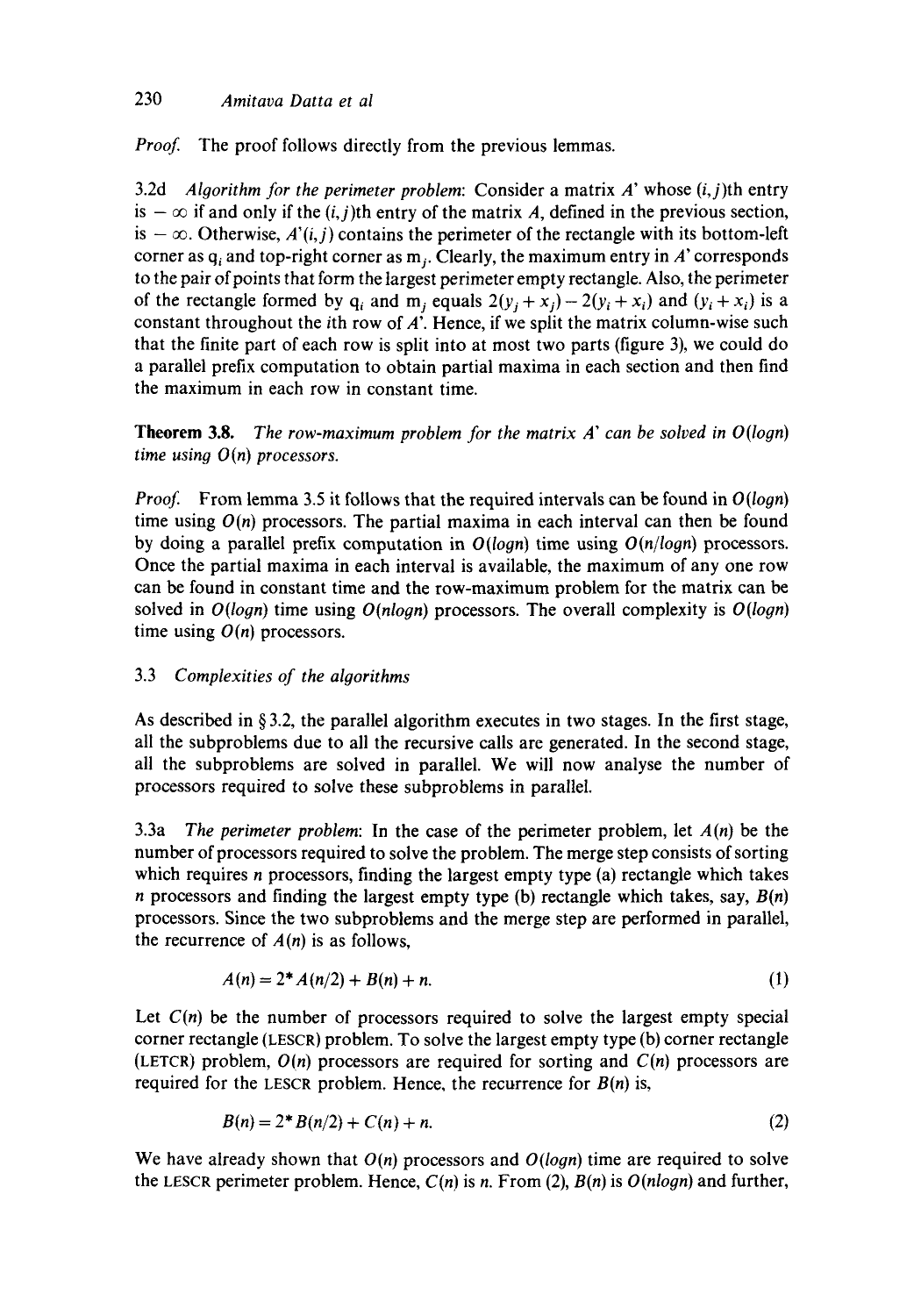from (1),  $A(n)$  is  $O(n \log^2 n)$ . Hence, our algorithm for the perimeter case takes  $O(n \log^2 n)$ processors and *O(loon)* time.

3.3b *The area problem:* The complexity analysis for the area problem is similar to that for the perimeter problem. Equation (1) remains the same. But to solve the LETCR problem, we sort using  $O(n/logn)$  processors and  $O(log^2 n)$  time. Hence, (2) is modified as follows,

$$
B(n) = 2^* B(n/2) + C(n) + n/logn.
$$
 (3)

The LETCR problem for the area case was solved in  $O(log^2 n)$  time using  $O(n/log n)$ processors. Substituting  $C(n) = n/10$ *an* in (3), we obtain

$$
B(n) = n/logn + 2*(n/2)/log(n/2) + 4*(n/4)/log(n/4) + ...
$$

or,

$$
B(n) = n(1/logn + 1/(logn - 1) + 1/(logn - 2) + \cdots + (1/2 + 1),
$$

or,

 $B(n) = nH(logn)$ , where  $H(m)$  is the harmonic function.

It is well known that  $H(m)$  is  $O(logm)$  as m tends to infinity. Hence,  $B(n)$  is  $O(nH(logn))$ or *O(nloglogn).* So, from (1),  $A(n)$  is *O(nlognloglogn)*. The time complexity remains  $O(log^2 n)$ . Hence, our algorithm for the area case seems to use  $O(n \log n \log n)$ processors and  $O(log^2 n)$  time. Now, we reduce the processor complexity to  $O(n \log n)$ without affecting the time complexity.

3.3c *Reailocation of the processors for the area problem:* We now show how to reallocate the processors in the area problem to reduce the processor requirement to *O(nlogn)*. First, we prove that the total amount of work done in the algorithm is  $O(nlog<sup>3</sup> n)$ . The work done in solving the LETCR problem is  $(n/logn)^*(log<sup>2</sup> n)$ , or *nlogn*. Using recurrence equations similar to (1) and (2) with  $C(n) = (n \log n)$ , it is easy to prove that the total work done is  $O(n \log^3 n)$ .

The parallel algorithm works in  $t = \log^2 n$  time intervals which we call stages. At the ith stage, let  $C_i$  be the number of processors required by the algorithm. From § 3.3b, we know that  $max{C_i | 1 < i < t}$  = *nlognloglogn*. Since the total work done is  $nlog<sup>3</sup>n$ ,  $C_1 + C_2 + \cdots + C_t = nlog<sup>3</sup>n$ . Let us assume that we have only *O(nlogn)* processors. At the *i*th stage, the algorithm requires  $C<sub>i</sub>$  processors. According to Brent's theorem (Gibbons & Rytter 1988), the *i*th stage can be executed in *upper*( $C_i$ /nlogn) time with  $O(n \log n)$  processors, where  $upper(x)$  is the lowest integer greater than or equal to the real number  $x$ . Hence, the total time taken is,

$$
upper(C_1/nlogn) + upper(C_2/nlogn) + \dots + upper(C_t/nlogn)
$$
  
< 
$$
< C_1/nlogn + 1 + C_2/nlogn + 1 + \dots + C_t/nlogn + 1
$$
  
< 
$$
< (C_1 + C_2 + \dots + C_t)/nlogn + t
$$
  
< 
$$
< nlog^3 n/nlogn + log^2n
$$
  

$$
= O(log^2n).
$$

Hence, the time complexity of the algorithm is still  $O(log^2 n)$ , while the processor complexity is .reduced to *O(nloon).* So, we can solve the area case of the maximum empty rectangle problem in  $O(log^2 n)$  time using  $O(n \log n)$  processors.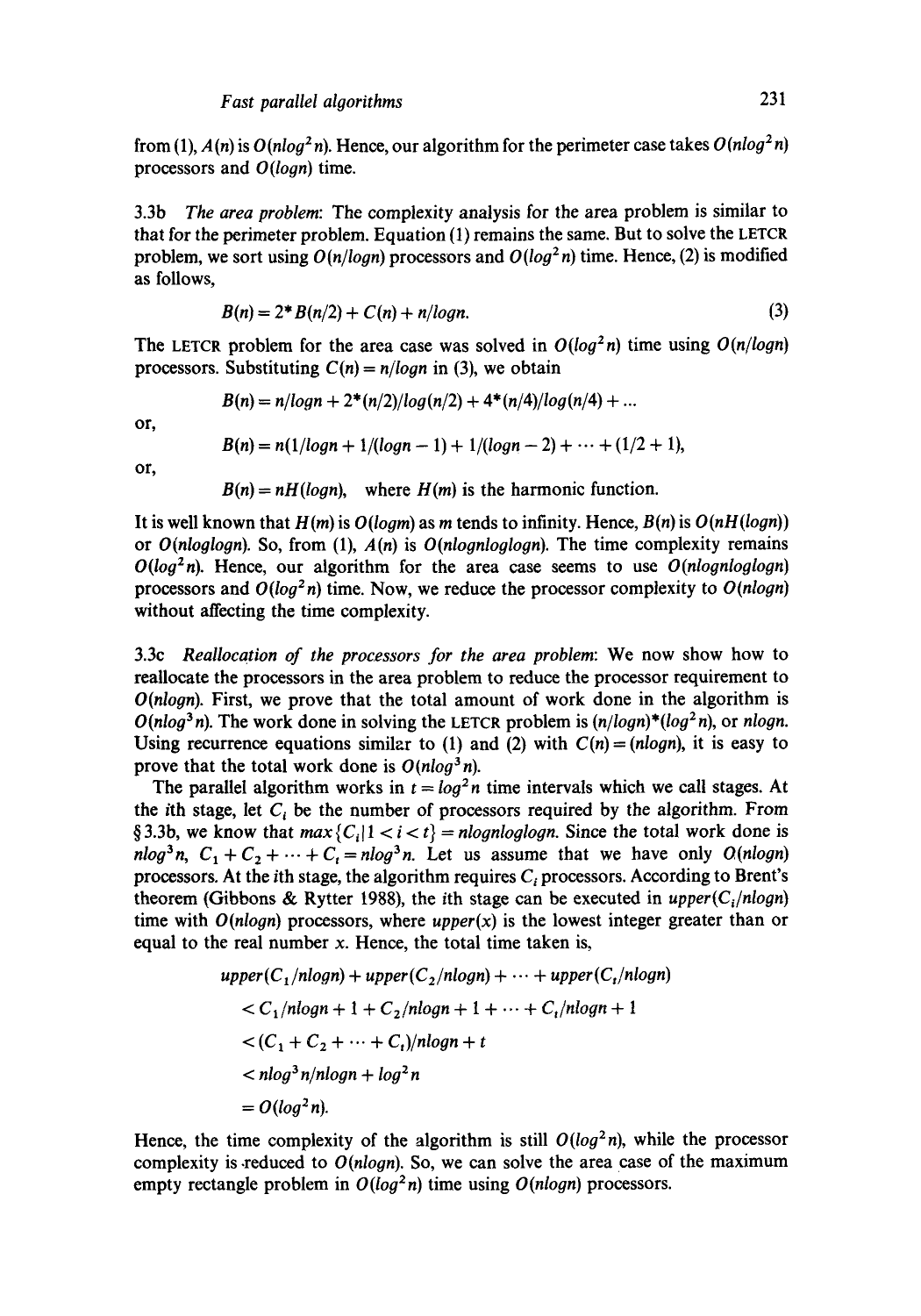# **4. The EREW PRAM algorithm**

#### *4.1 A new characterization*

From now on we consider the set  $P = \{p_1, p_2, \ldots, p_n\}$  sorted according to the X coordinate. R is the bounding rectangle. Given two points  $p_i$  and  $p_j$  such that  $p_i.x < p_j.x$ , we define the following sets.

Above  $(p_i, p_j) = {p_k | p_k \cdot y > p_i \cdot y}$  and  $p_i \cdot x < p_k \cdot x < p_j \cdot x$ . Below(p<sub>i</sub>, p<sub>i</sub>) = {p<sub>k</sub>|p<sub>k</sub>, y < p<sub>i</sub>, y and p<sub>i</sub>, x < p<sub>k</sub>, x < p<sub>i</sub>, x}.

Above( $p_i$ , R.right) = { $p_k | p_k$ . $y > p_i$ . $y$  and  $p_i$ . $x < p_k$ . $x <$  R.right}.

Below( $p_i$ , R.right) =  ${p_k | p_k.y < p_i.y}$  and  $p_i.x < p_k.x < R.right$ .

Above (R.left,  $p_i$ ) = { $p_k$ | $p_k$ . $y > p_i$ . y and R.left <  $p_k$ . $x < p_i$ . X}. Below (R.left,  $p_i$ ) is defined similarly. There is a unique point  $p_m \in Above(p_i, p_j)$  such that  $p_m y < p_n y$  for all  $p_n \in \text{Above}(p_i, p_j)$ . We denote this point  $p_m$  by  $MA(p_i, p_j)$ . Similarly, there is a unique point  $p_a \in Below(p_i, p_j)$  such that  $p_a y > p_a y$  for all  $p_a \in Below(p_i, p_j)$ . Such a point  $p_a$ is called  $MB(p_i, p_j)$ . We classify all RR in three categories. (i) *Type* 1 – Left support is R.left and right support is R.right. (ii) *Type* 2- Left support is R.left and right support is a point  $p_i \in P$ . (iii) *Type* 3 – Left support is a point  $p_i \in P$  and the right support is either a point  $p_i \in P$  or R.right. It is well-known that there are  $O(n)$  RR of type 1 and type 2 and  $O(n^2)$  RR of type 3. Consider two points p<sub>i</sub> and p<sub>i</sub> with p<sub>i</sub>.x < p<sub>i</sub>.x.

**Property 1.** If an RR  $R_i$  of type 3 exists with  $p_i$  as left support and  $p_j$  as right support, *the top and bottom supports of R<sub>i</sub> are*  $MA(p_i, p_i)$  *and*  $MB(p_i, p_j)$  *respectively.* 

*Proof.* Suppose some other point  $p_k$  is the top support and  $p_m = MA(p_i, p_j)$ . From definition,  $p_k$ ,  $y > p_m$ ,  $y > p_i$ , y and at least  $p_m$  will be within R<sub>i</sub>. Hence R<sub>i</sub> is not an RR. The proof for the bottom support is similar.

# **COROLLARY**

*If either Above*  $(p_i, p_i)$  or Below  $(p_i, p_i)$  or both are empty, the top and bottom supports *are R.top and R.bottom respectively.* 

Suppose,  $p_k = MA(p_i, p_j)$  and  $p_m = MB(p_i, p_j)$ .

**Property 2.** An RR  $R_i$  exists with  $p_i$ ,  $p_k$ ,  $p_i$  and  $p_m$  as left, top, right and bottom supports, *iff*  $p_k \tcdot y > p_i \tcdot y > p_m \tcdot y$ .

*Proof.* Simple. These two properties together characterize the type 3 RR.

Property 3. *The top and bottom supports for a type* 2 RR *with Pl as the right support are*  $MA(R.left, p_i)$  *and*  $MB(R.left, p_i)$ *.* 

4.2 *The EREW PRAM algorithm* 

We enumerate and compute the three types of rectangles separately.

*Algorithm MER. Procedure type* 1: First sort the points in P in y order by the algorithm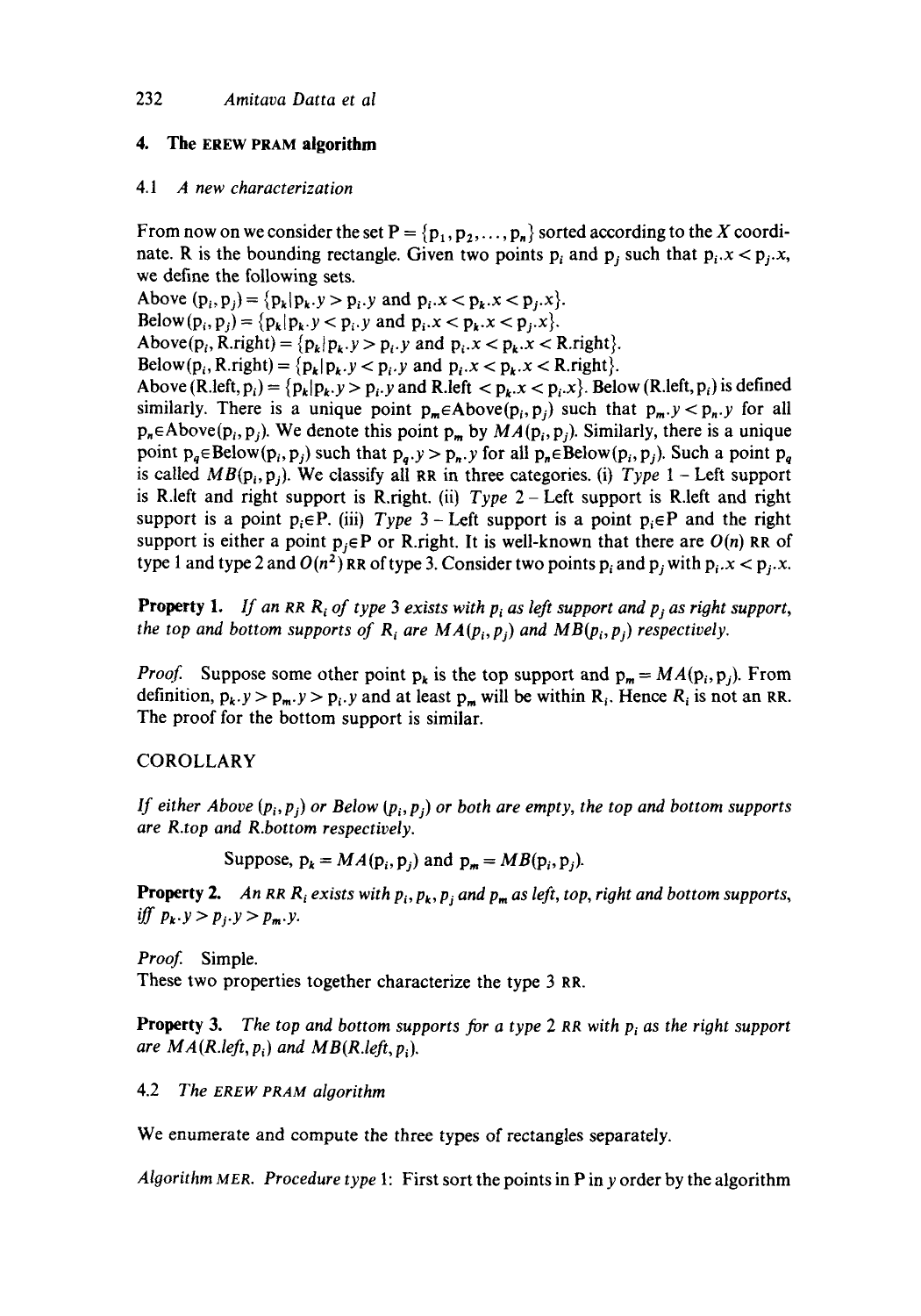in Cole (1988) and find out the RR. This can be done with *O(n)* processors and *O(logn)*  time.

*Procedure type* 2: (1) Sort the points in P according to X coordinates. This takes *O(n)* processors and *O(logn)* time (Cole 1988).

(2) For each point  $p_i \in P$ , find  $MA(p_i, p_j)$  and  $MB(p_i, p_j)$  for  $j = i + 1, ..., n$ , R.right.

Since max and min are binary associative operators, this can be done by *O(n/logn)*  processors and *O(logn)* time by the algorithm for parallel prefix computation in Kruskal *et al* (1985). This computation finds all RR with p<sub>i</sub> as the left support. For each  $p_i$  allocate  $O(n/logn)$  processors. So, this step can be done by  $O(n^2/logn)$  processors in  $O(logn)$  time. For each pair  $p_i$ ,  $p_j$  which form an RR, i.e., satisfy property 2, compute the area.

*Procedure type* 3: (1) Sort the points in P according to X coordinates.

(2) For each  $p_i \in P$ , we can find  $MA(R.left, p_i)$  and  $MB(R.left, p_i)$ . Compute the area for the RR. This step can be done within our processor and time bound.

At the end of the execution of these three procedures, we have  $O(n^2)$  RR and we can find out the MER with  $O(n^2/logn)$  processors in  $O(logn)$  time.

#### *End of algorithm MEn.*

The algorithm can be modified easily when the points are not in general position. So, we state the following.

*Lemma 4.1.* The MER problem can be solved in  $O(logn)$  time with  $O(n^2/logn)$  processors *on a CREW PRAM.* 

Now, we show how to modify this algorithm to run within the same processor and time bound in the EREW PRAM.

Notice that, sorting can be done in *O(logn)* time using *O(n)* processors (Cole 1988) and parallel prefix of n elements can be found in O *(logn)* time using O *(n/logn)* processors (Kruskal *et al* 1985) on an EREW PRAM. But in procedure type 3, when we compute parallel prefix starting at each  $p_i$  and upto R.right simultaneously, there may be read conflicts. To avoid this, after sorting the sequence according to  $X$  coordinates, we create n copies of this sorted sequence. Then the parallel prefix computation starting at each point  $p_i$  in procedure type 3 is done on a different sorted sequence. This avoids read conflicts.

# *Lemma 4.2. We can create n copies of a sequence of n elements in O(logn) time using O(n2/loon) processors on an EREW PRAM.*

*Proof.* We assign  $O(n/logn)$  processors for each element  $p_i$  of the sequence. At the first instant, one processor reads  $p_i$  and writes it. So at the second instant, two processors can read two copies of  $p_i$  and write them. At the end of the second instant, four copies of  $p_i$  are available. Proceeding in this way, within  $O(logn)$  time  $n/logn$ copies of  $p_i$  will exist. Then onwards,  $n/logn$  processors create  $n/logn$  copies of  $p_i$  at each instant. So, within overall  $O(logn)$  time, p<sub>i</sub> can be copied n times. The total processor requirement for copying the complete sequence is  $O(n^2/logn)$ .

Obviously, the overall storage requirement is  $O(n^2)$ . So, we state the following.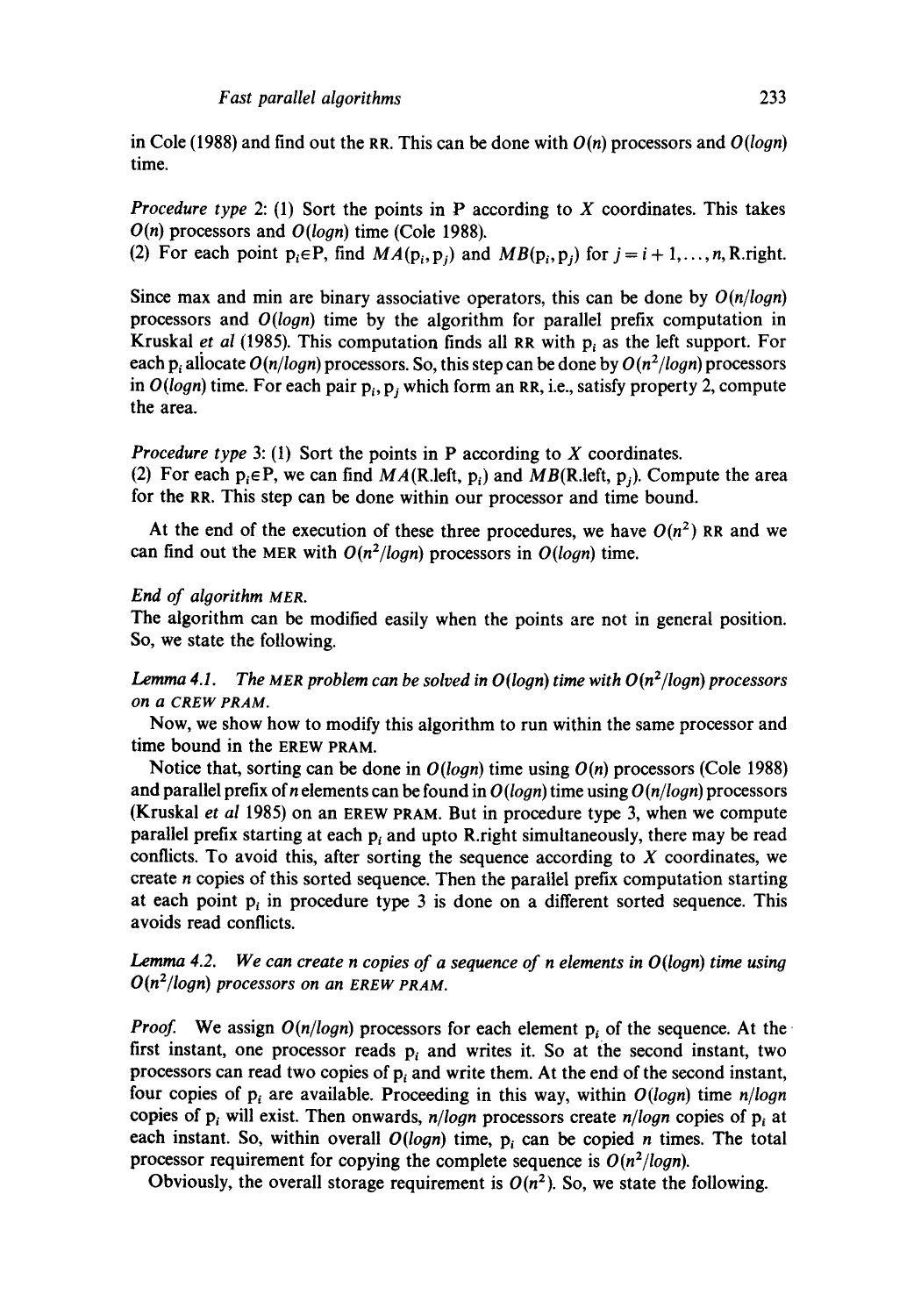### 234 *Amitava Datta et al*

**Theorem 4.3.** The MER problem can be solved in  $O(logn)$  time using  $O(n^2(logn))$ *processors on an EREW PRAM.* 

# **5. The mesh-of-trees algorithm**

The mesh of trees architecture (Ullman 1984) is a square grid of  $n<sup>2</sup>$  processors without any interconnection between them. There are  $n$  rows and  $n$  columns in this grid and n is assumed to be a power of 2. Each row and each column is connected as a complete binary tree. For details see Ullman (1984). Our algorithm for the MER problem again consists of recognizing type l, type 2 and type 3 RR. We first sort the points according to increasing X coordinates before starting the main algorithm. This takes *O(logn)*  time (Ullman 1984; Lodi & Pagli 1985). After the sorting, we set up the points  $p_1, p_2, \ldots, p_n$  in each row of the mesh. This can be done in  $O(logn)$  time. We first describe how to perform the partial maxima computation in the mesh of trees.

# *5.1 Partial maxima on a mesh-of-trees*

Let there be n numbers  $a_1, a_2, \ldots, a_n$  in each row of a mesh of trees. At the *i*th row, we want to compute the partial maxima starting from  $a_i$  upto  $a_n$ . The maxima will be respectively  $max(a_{i+1}), max(a_{i+1}, a_{i+2}), max(a_{i+1}, a_{i+2}, a_{i+3}), \ldots, max(a_{i+1}, a_{i+2}, \ldots, a_{n-1}).$ We describe the algorithm for the ith row. After the computation is over, the leaves will get the partial maxima values. Each internal node  $n_i$  of the tree has three registers. ML and MR contain the maxima from the left and right subtrees respectively and MU gets a maxima from the father of  $n_i$ . The numbers  $a_1, a_2, \ldots, a_n$  are stored in the leaves and the leaves  $a_{i+1}, a_{i+2}, \ldots, a_{n-1}$  participate in the computation. The other leaves in the ith row are masked. The active leaves first find out the root of their subtree. This can be done in the following way. In the first phase, all active leaves send a signal up the tree. All the internal nodes at a particular level will receive this signal simultaneously. Whenever an internal node gets this signal, it remembers whether it got it from its left son, right son or both. If the root gets the signal from both of its sons, it is also the root of the active subtre¢. Otherwise, it initiates the second phase. The root sends a signal back to its son which sent its signal in the first phase. This process continues until this signal reaches a node  $n_i$ , which received signals from both of its sons in the first phase. This internal node  $n_i$  is the root of the active subtree. This computation takes  $O(logn)$  time. From now on, by root we will always mean the root of the subtree of the active leaves. Initially, all the active leaves send their data to their respective fathers. The computation done at each time instant at an internal node is divided into two parts. In the first part, when an internal node gets the values in its ML and MR registers, it sends max(ML, MR) to its father. In the second part, when it gets the value in its MU register from its father, it sends MU down to its left son and  $max(MU, ML)$  to its right son. The root does not get the value MU. When it gets the ML value from its left son, it sends this to its right son. The root sends a value  $-\infty$  to its left son, so that this value does not influence the partial maxima computation. The leaves  $a_{i+1}, a_{i+2}, \ldots, a_{n-1}$  will get the respective partial maxima at the end of this computation. The overall time requirement is  $O(logn)$ .

# 5.2 The algorithm for MER

The *n* points  $p_1, p_2, \ldots, p_n$  and R right are sorted according to increasing x coordinate. We assume that  $n + 1 = 2^k$  for  $k > 0$ . The sorting can be done in  $O(log n)$  time (Ullman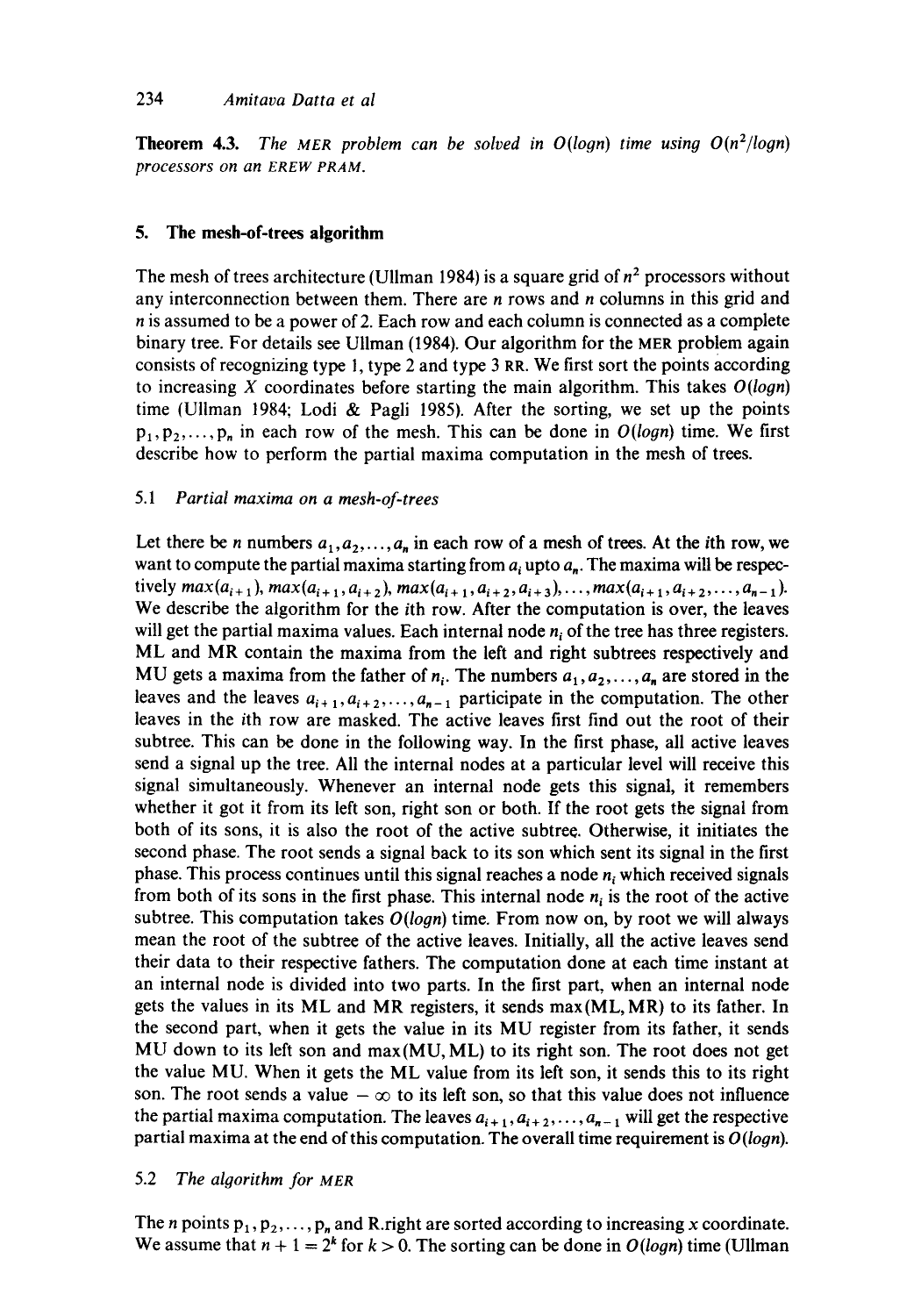1984; Lodi & Pagli 1985). After the sorting, we set up this sequence in each row of the mesh, so that all the processors in the first column will store  $p_1$ , those in the second column  $p_2$  etc. We first describe the computation of type 3 RR. In the *i*th row, we find the RR with  $p_i$  as the left support. The algorithm is similar to partial maxima computation. The leaves containing the points  $p_1, p_2, \ldots, p_i$  are masked and they do not participate in the computation. The point  $p_i$  is broadcast to all the active leaves. The leaf containing point p<sub>i</sub> such that  $p_i.x > p_i.x$ , checks whether the point  $p_j$  is in Above(p<sub>i</sub>) or Below(p<sub>i</sub>). In other words, it checks whether  $p_i y > p_i y$  or  $p_i y < p_i y$ . For any point  $p_k$  such that  $p_k \n\times p_i \n\times p_i$ , we have to find out  $MA(p_i, p_k)$  and  $MB(p_i, p_k)$ . Notice that, the computation of  $MA(p_i, p_k)$  is a partial minima computation for  $k = i + 1, i + 2, ..., n$ , R.right. Similarly, the computation of  $MB(p_i, p_k)$  is a partial maxima computation. We describe the computation of  $MB(p_i, p_k)$  first. The leaves containing points in the set  $Above(p_i)$  does not participate in this computation. These leaves send a value R.bottom and the leaves containing points in the set Below( $p_i$ ) send their points up the tree. From then onwards the computation is similar to the partial maxima computation described before. The only difference is that the root sends a value R.bottom to its left son in the second phase because this value does not influence the partial maxima computation. Similarly, in the computation of  $MA(p_i, p_k)$ , the leaves containing points in Below(p<sub>i</sub>) send R.top and other leaves send their points up the tree. The root sends R.top to its left son in the second phase. When the leaf containing the point  $p_k$  gets both the values  $MA(p_i, p_k)$  and  $MB(p_i, p_k)$ , it checks whether property 2 is satisfied and if so, computes the area of the type 3 RR with  $p_i$  as the left and  $p_k$  as the right support.

This computation is done simultaneously in all the rows and the time requirement is  $O(logn)$ . Once the computation in each row is over, we can find the overall maximum in another *O(logn)* time. For type 2 RR, we perform another maxima and minima computation. In the *i*th row, the value  $p_i$  is broadcast to all processors  $p_1, p_2, \ldots, p_{i-1}$ . These processors decide whether they participate in  $MA(R.left, p_i)$  or  $MB(R.left, p_i)$ computation. The leaves send their points to their fathers and after a simple maximum and minimum computation, the root of the active subtree gets the values  $MA(R.left, p_i)$ and  $MB(R.left, p_i)$  and broadcast this to the leaf containing  $p_i$  which in turn computes the area of the type 2 RR with R.left,  $MA(R.left, p_i)$ ,  $p_i$  and  $MB(R.left, p_i)$  as the left, top, right and bottom supports. The overall time is *O(logn).* The type 1 RR, can be easily found out by sorting the points according to their y coordinates and the details are omitted. Since the lower bound for solving any problem on a mesh-of-trees is *fl(logn)* (Ullman 1984; Lodi & Pagli 1985), we state the following.

**Theorem** 5.1. *The MER problem can be solved on a mesh of trees in optimal O(loon) time.* 

#### **6. Conclusion**

In this paper, we first presented efficient parallel algorithms for the area and perimeter cases of the maximum empty rectangle problem on a CREW PRAM. These algorithms have improved time complexities compared to the existing algorithms, but the processor-time product remains unchanged. After this, we have given a new characterization for the MER problem and solved it on EREW PRAM and mesh-of-trees architectures. No optimal parallel algorithm exists today for these problems. The processor-time products of the best parallel algorithms are a *O(logn)* factor worse